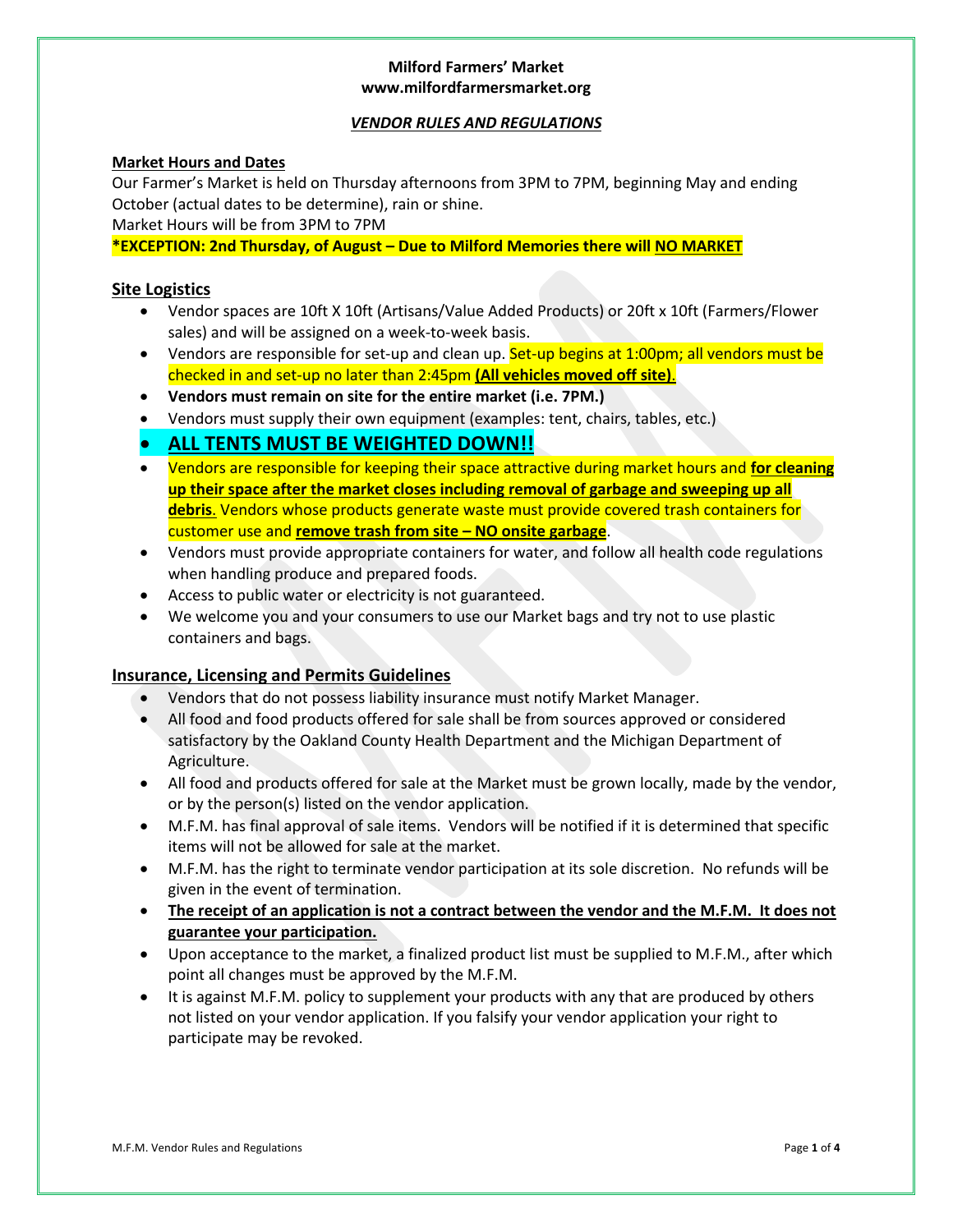### **Compliance with Government Regulations, Food Samples/Vendors, and Organic Certification**

• Vendors are responsible for complying with the state and local health department and licensing regulations governing the production and sale of their products. If applicable, vendors are responsible for reporting and collecting all sales tax. Vendors must have all required permits and/or licenses and provide copies of said documents to the Market prior to the start of market day. Examples include plant/nursery licenses and licensed kitchens for processed foods. Vendors of certified organically grown produce must have a copy of current organic certification. Vendors who fail to comply with applicable state, federal and local regulations may be subject to removal from the market and forfeiture of stalls fees.

### For additional information regarding certifications, permits and/or licenses, contact:

Michigan Department of Agriculture 1940 Venture Lane P.O. Box 30017 Williamson, MI 48895 Lansing, MI 48909 **PH**) 517-655-8202

P.O. Box 30017 1200 N. Telegraph Rd. Bldg. 34 East Lansing, MI 48909 **Pontiac, MI 48341-0432** Toll-free PH) 1800-292-3939 PH) 248-858-1280

# **Organic Certifications Michigan Weights and Measures**

Antonio Castro-Escobar Michigan Weights and Measures Association PH) 517-284-5659 website: www.michigan.gov/wminfo

# **Food Safety Oakland County Health Department**

Michigan Department of Agriculture Health Division: North Oakland Center Food and Dairy Division **Temporary Food Establishment License** Website: www.oakgov.com/health

# **Labeling, Signage and Pricing**

- All price lists must be supplied to market manager on request. No price changes are allowed day of market.
- **All vendors shall post a sign no smaller than (8 ½ x 10) with their name & location of their business (all signs are subject to the approval of the Market Manager).**
- **Vendors whom fall under the Cottage Food Law are required to follow proper labeling guidelines [for more information please visit http://michigan.gov/mda (***click on* **Cottage Food Law)] in addition Cottage Food Law vendors must provide all required documents and vendor guidelines before being accepted into the market.**
- As a courtesy to customers, please specify which fruit & vegetable products are:
	- 1. Organic, certified
	- 2. Local organic
	- 3. Not your own (must be labeled with a clearly visible sign that states the product's point of origin).

### **Artisans**

- Please follow the above-mentioned Vendor Rules and Regulations.
- Additionally, you must submit 2 photos of your work by USPS mail or email (milfordvendor@gmail.com )

*(If you wish your photos to be returned, please submit a self-addressed stamped envelope with your application.)*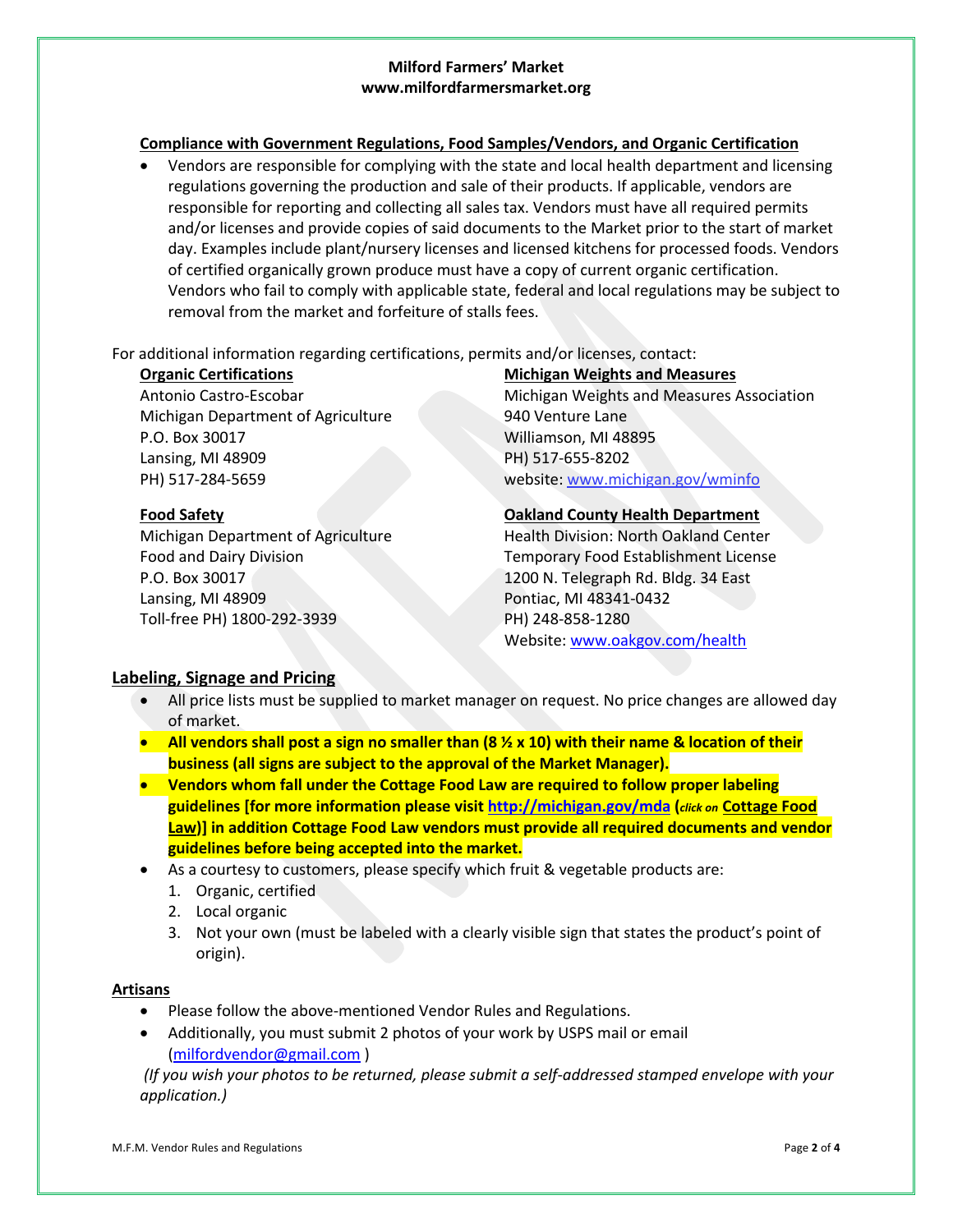#### **Vendor Fees**

We are asking all returning seasonal vendors to return your applications by **March 30th. After March 30,** spaces will be filled at the discretion of the Vendor Coordinator(s). Request for specific locations will be considered and will be assigned by the Vendor Coordinator, giving weight to full-season and pre-paid vendors.

**If you are accepted as a vendor at the market and you decide to pre-pay, your payment will be due within 30 days of your invoice date. Payments received later than 30 days from the invoice date are subject to a late penalty.**

- Any "walk on" vendors must provide all required documents before start of market and uphold all vendor guidelines.
- *Only prepaid vendors and reservation agreement vendors IN GOOD STANDING are guaranteed space*
- Reservation Agreement: Vendors that make a commitment of 11 weeks or more, but want to pay week to week, will be charged a flat fee. A market representative will come around and collect your fee weekly.
- **Booth fee:** is \$20.00 per week for *one* space.
- **Pre-payment option**, 11 weeks or less season **\$161 must be paid on the first day you arrived at market (per space)**
- **Pre-payment option**, Season 23 weeks, **\$322 must be paid on the first day you arrived at market (per space)**
- **Reservation Agreement:** for a flat fee of \$18.00 per week for one space.
- **Electronic payments: VENMO – Milford Vendors**

#### **Attendance at the Market**

**Cancellations and No Call-No Show (NCNS): Cancellations must be received by 11 PM the night before market. Because the market is rain-or-shine, late cancellations due to weather conditions are not acceptable.**

- **Prepaid Vendors –If we receive more than 3 late cancellations, or two no-call no shows,** *vendor coordinators reserve the right to terminate vendor participation. (Prepaid vendors fees will not be reimbursed for no-shows OR late cancellations, but upon termination, the remainder of pre-payments will be returned).*
- **Reservation Agreement Vendors– Same as above, and a penalty of** *FEE \$5.00 to be paid on next market day (not contingent on the weather).*
- **"Walk on" Vendors-** *Any No Call No Shows are subject to cancellation of any/all future market dates.*

Vendors may be asked to report their sales figures anonymously, at the end of the season. This will help the market when applying for the program the following year and help us with tracking the economic impact the market is having on the citizens of Milford and the surrounding community.